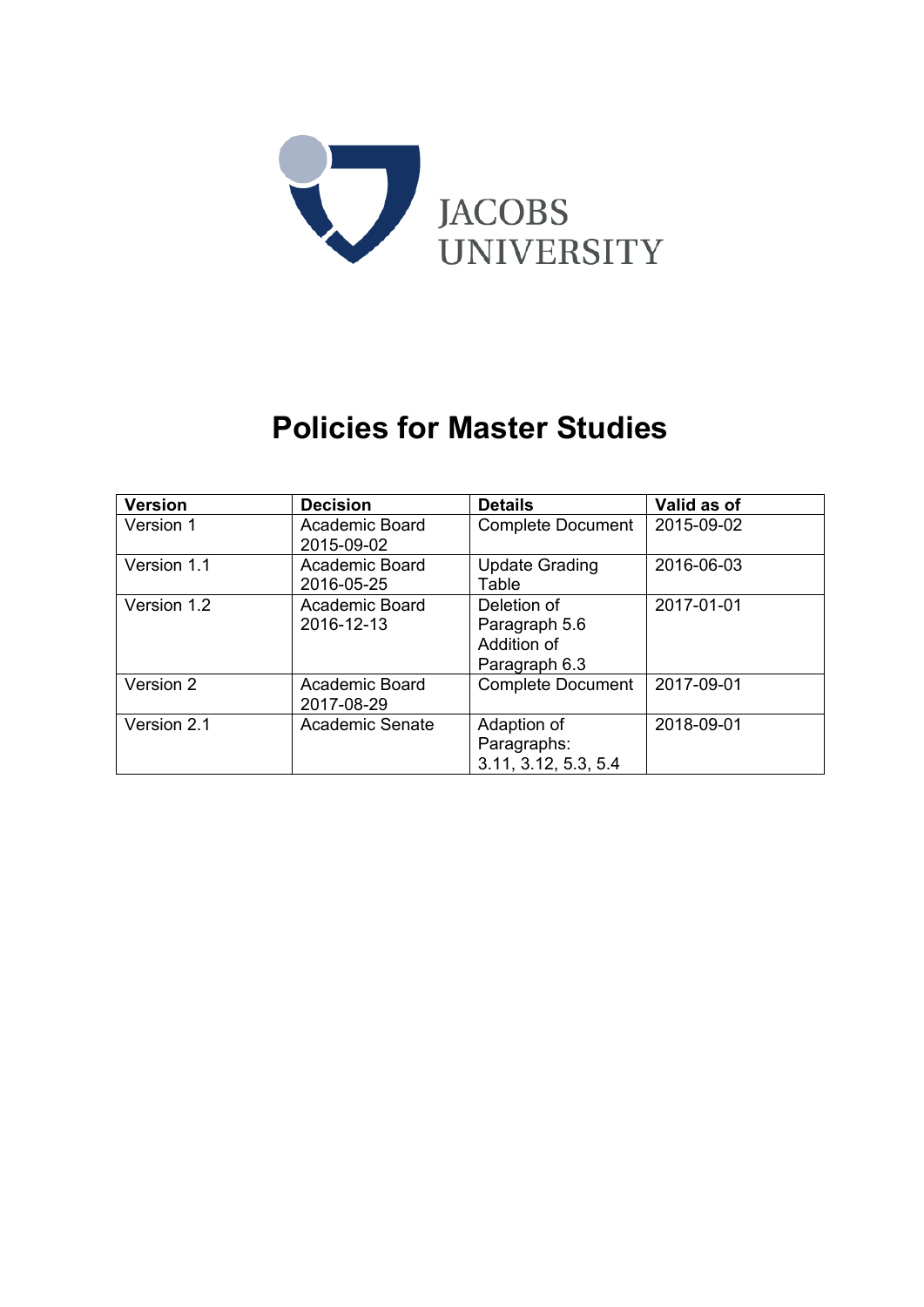

## Contents

| $\mathbf{1}$ .                                                                |                                                                               |  |
|-------------------------------------------------------------------------------|-------------------------------------------------------------------------------|--|
| 1.1.<br>1.2.                                                                  |                                                                               |  |
| 2.                                                                            |                                                                               |  |
| 2.1.<br>2.2.<br>2.3.<br>2.4.<br>2.5.<br>2.6.<br>2.7.<br>2.8.<br>2.9.<br>2.10. |                                                                               |  |
| 3.                                                                            |                                                                               |  |
| 3.1.<br>3.2.<br>3.3.<br>3.4.<br>3.5.<br>3.6.<br>3.7.<br>3.8.<br>3.9.<br>3.13. | 3.12. Advanced Placement, Transfer Credits, and Non-Academic Achievements  10 |  |
| 4.                                                                            |                                                                               |  |
| 4.1.<br>4.2.<br>4.3.<br>4.4.                                                  |                                                                               |  |
| 5.                                                                            |                                                                               |  |
| 5.1.<br>5.2.<br>5.3.<br>5.4.                                                  |                                                                               |  |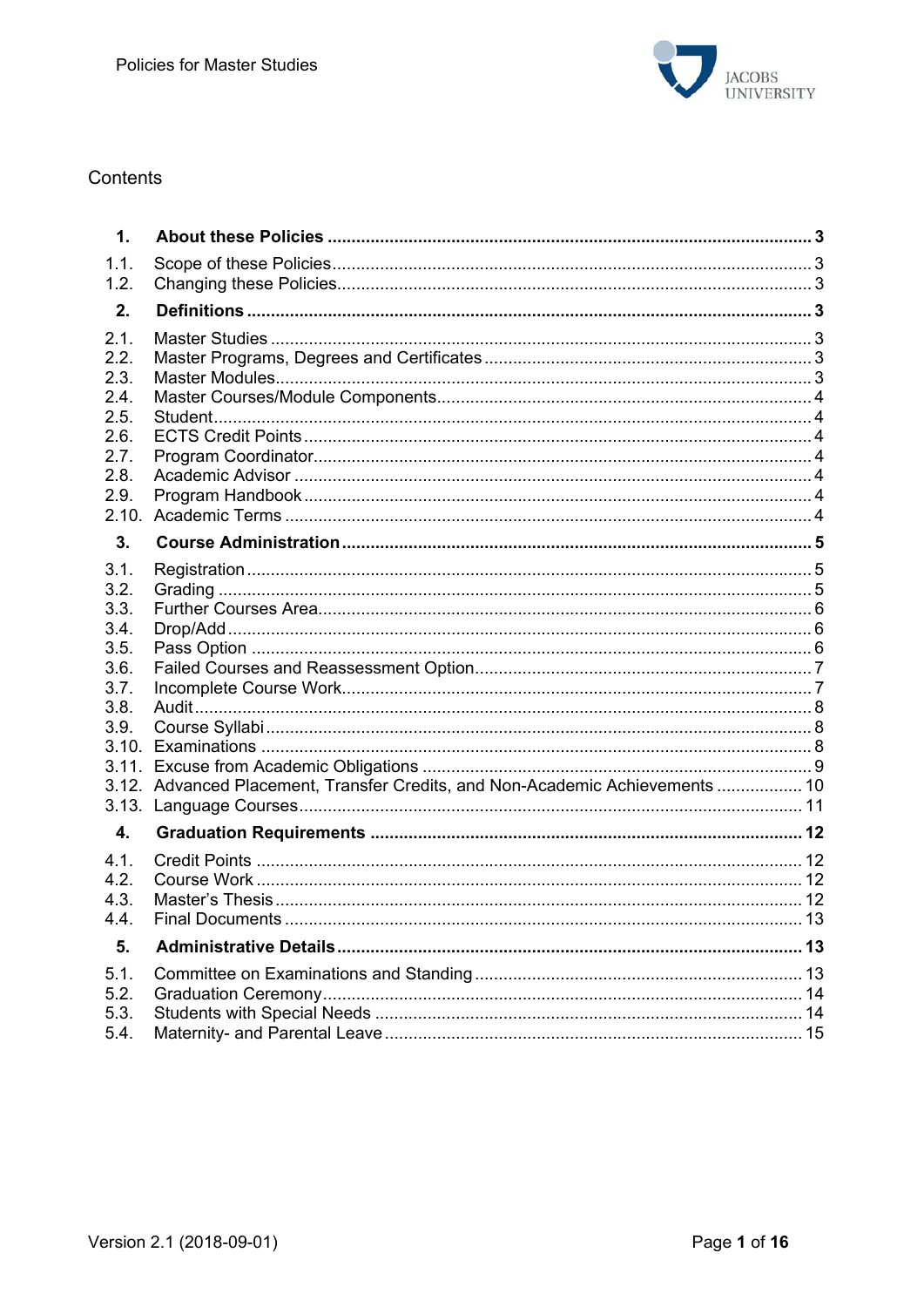

Disclaimer:

These policies are subject to compliance with Bremer Higher Education Act (BremHG). Changes to these policies are possible under the provision of 1.2 "Changing these Policies".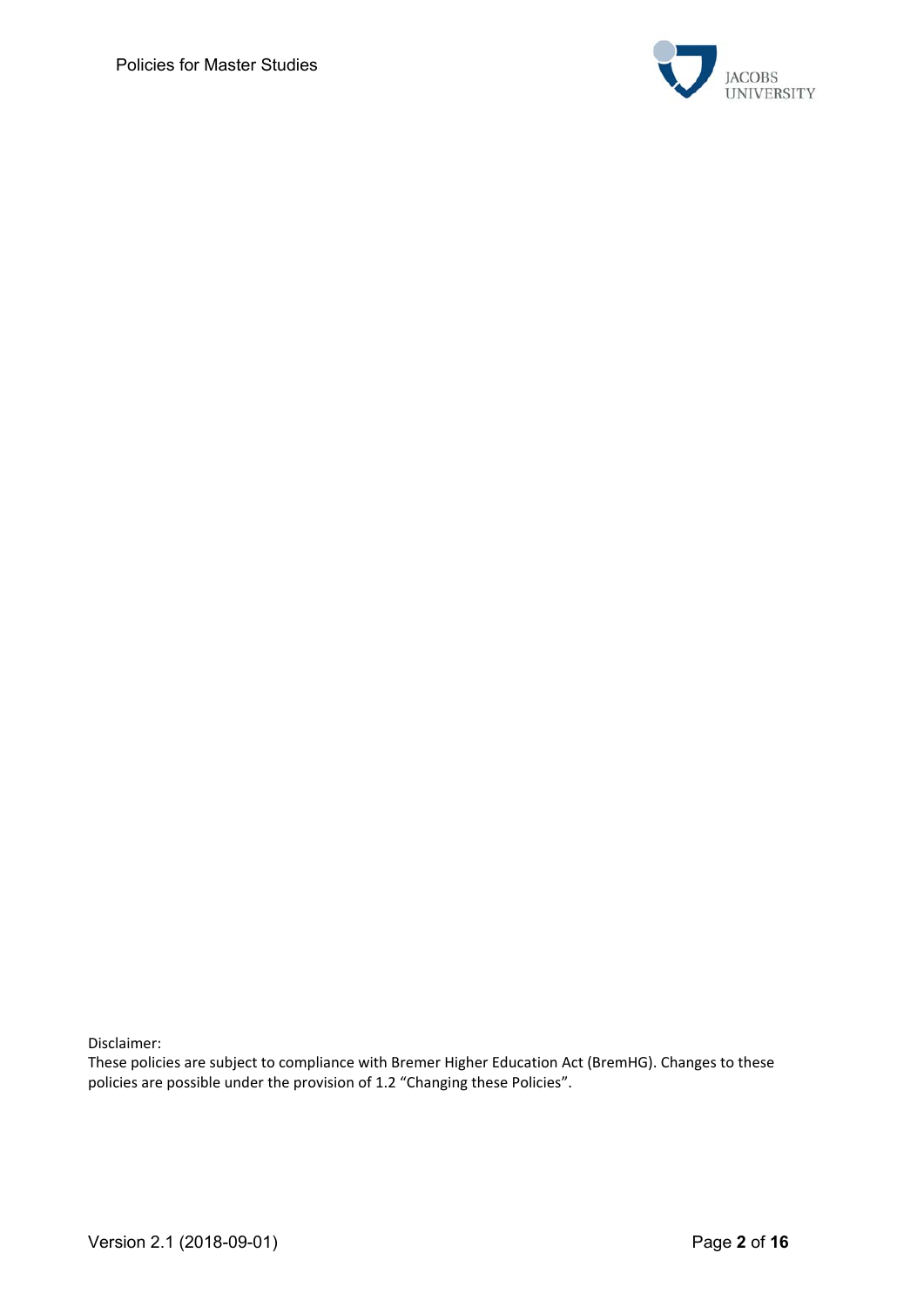

# **1. About these Policies**

## *1.1. Scope of these Policies*

These policies are valid for all master programs leading to a Master of Science or Master of Arts degree. In addition to these policies, all master programs have program-specific regulations. In cases of conflict, the Policies for Master Studies apply. Exceptions are possible for joint programs offered in cooperation with partner institutions.

#### *1.2. Changing these Policies*

Changes of the Policies for Master Studies are decided upon by the Academic Senate.

## **2. Definitions**

#### *2.1. Master Studies*

Master studies at Jacobs University comprise master programs that are organized in master modules, master courses and all other components of master programs.

## *2.2. Master Programs, Degrees and Certificates*

Jacobs University offers academic master programs and executive (i.e. professional) master programs. Master programs consist of a predefined set of modules. They include coursework and a master's thesis. Upon successful completion of a master program (i.e. when meeting all necessary graduation requirements), students are awarded a Master of Arts (M.A.) or a Master of Science (M.Sc.) degree. A student may complete the requirements for a master program at any time during the academic year. The regular study period for the master's degree is four subject semesters (Fachsemester), unless a different standard study period is defined in the program handbook. The list of master programs offered by Jacobs University and the degrees awarded is published on the university website.

#### *2.3. Master Modules*

Master programs are structured in modules. In general, modules consist of at least two courses. Master modules may also include components other than courses. For each course and each other component of a master module, a fixed amount of ECTS (European Credit Transfer System) credit points is awarded to the student upon successful completion.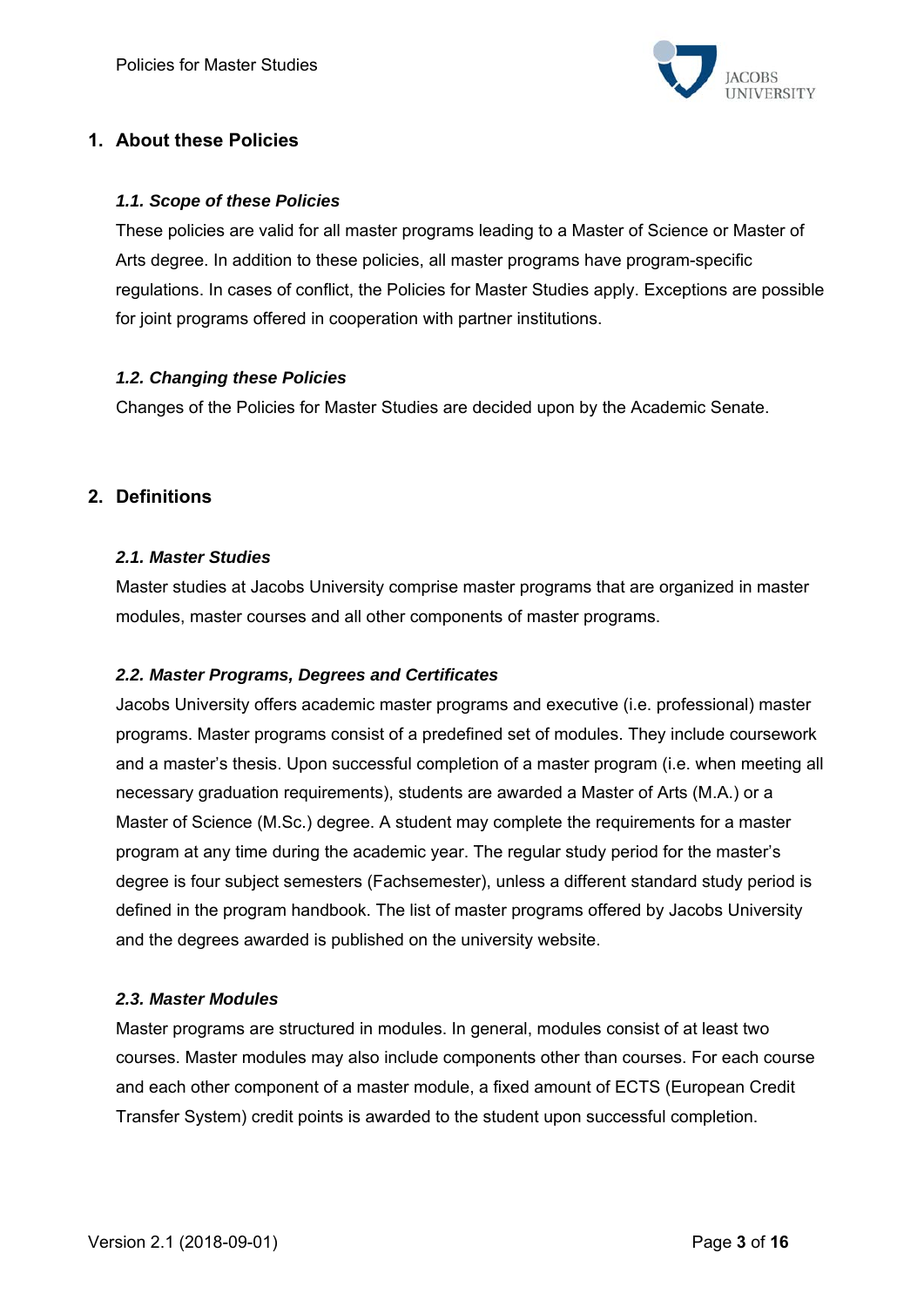

## *2.4. Master Courses/Module Components*

Master courses are individual courses offered within a master program. Master courses are assigned to a master module and thus constitute module components. Master courses include lectures, seminars, laboratory courses and other types of instruction. Master courses entail a predefined student workload which is specified in ECTS credit points.

## *2.5. Student*

For the purpose of these policies, a student is someone who is enrolled in a master program at Jacobs University.

## *2.6. ECTS Credit Points*

One ECTS credit point is equivalent to 25 hours of student workload.

## *2.7. Program Coordinator*

Every master program has a Program Coordinator. The Program Coordinator carries the responsibility for the academic coordination of the study program.

#### *2.8. Academic Advisor*

Every student is assigned to a specific faculty member for academic advising. Students may change their Academic Advisor.

## *2.9. Program Handbook*

Every master program has a program handbook for each of his cohorts. The program handbooks contain the program-specific graduation requirements including a reference to the Policies for Master Studies.

#### *2.10. Academic Terms*

At Jacobs University, the academic year is divided into a Fall semester and a Spring semester. The January Intersession belongs to the Fall semester. Mandatory courses can be scheduled for the Intersession period. Therefore, students are expected to be present during the Intersession, if they have to attend mandatory courses relevant for their studies. Classes and Exams are usually scheduled from Monday to Friday. Students should be prepared to also attend extraordinary Saturday sessions and exams. Specific dates and deadlines are published in the official Academic Calendar.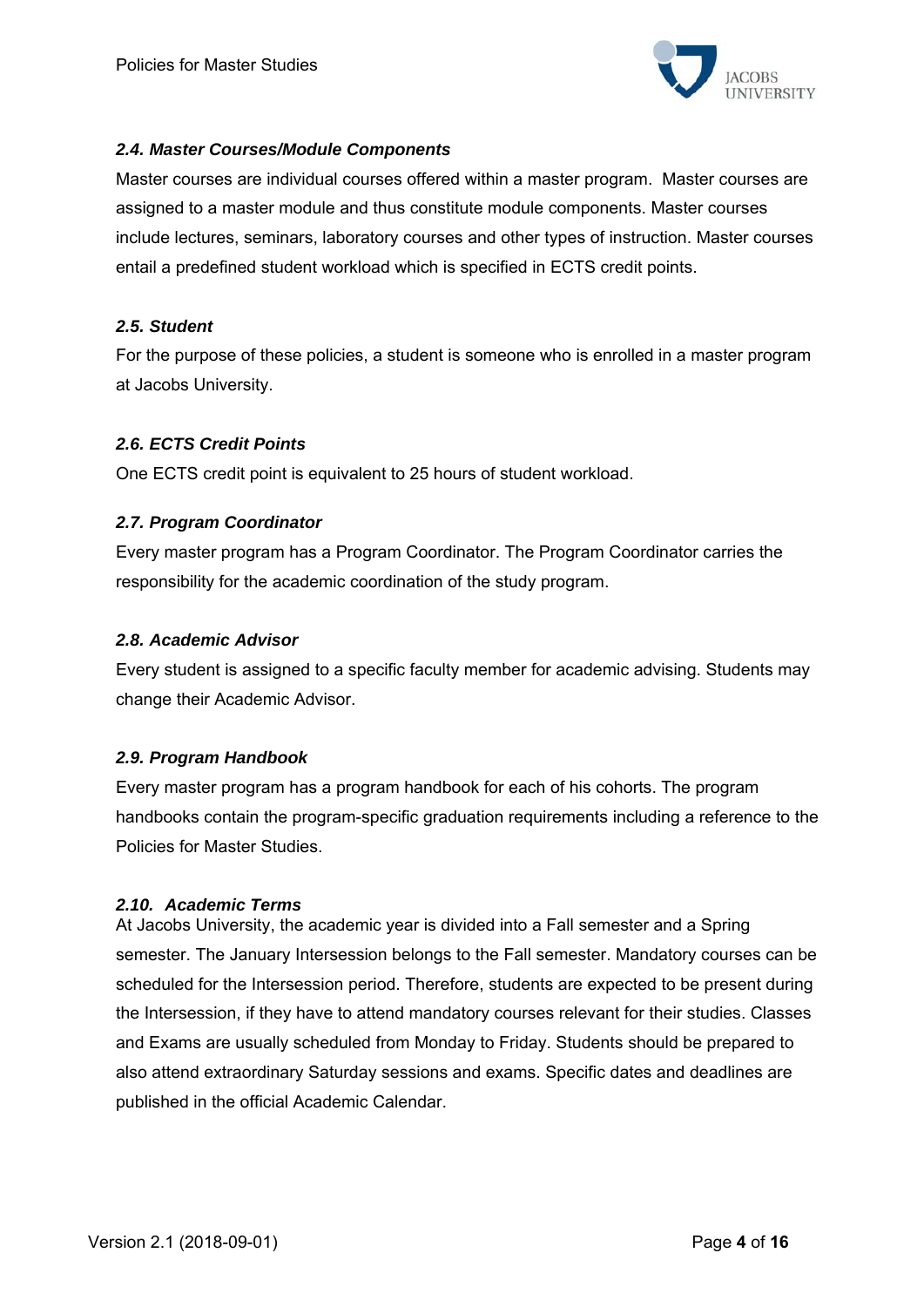

# **3. Course Administration**

## *3.1. Registration*

Every semester, students must register for the courses relevant for their master program. The deadlines for registration are published each semester by the Student Records Office. The university reserves the right to cancel a course in case fewer than 5 students have registered for it.

If a student is not formally registered for a course, no grade can be awarded for that course, even if the student completes the work for it. If a student is formally registered for a course, the Instructor of Record must provide a result for that student at the end of the semester even if the student has not participated in the course.

Some courses have pre-requisites that must be fulfilled before registration. Additionally, they may have co-requisites which require students to register in parallel to one or more associated course(s).

Students may be exempted from the pre- or co-requisite requirement upon approval by the Instructor of Record and/or the Program Coordinator.

## *3.2. Grading*

Courses at Jacobs University are graded by the Instructor of Records on the basis of a percentage scheme. The percentages can be converted to a numerical grade. Respective grading tables can be found on the university's website.

A course is passed with a grade of 4.33 or better. ECTS credits are awarded as soon as the course is passed.

The Student Records Office calculates the cumulative grade point average (GPA). All courses in which the student received a grade (except for courses in the Further Courses Area) are included in the calculation of the cumulative GPA weighted by credits.

The deadline for submitting final grades for the Fall semester is the subsequent end of January, for the Spring semester the subsequent end of June, or a workday close to these dates as specified in the Academic Calendar.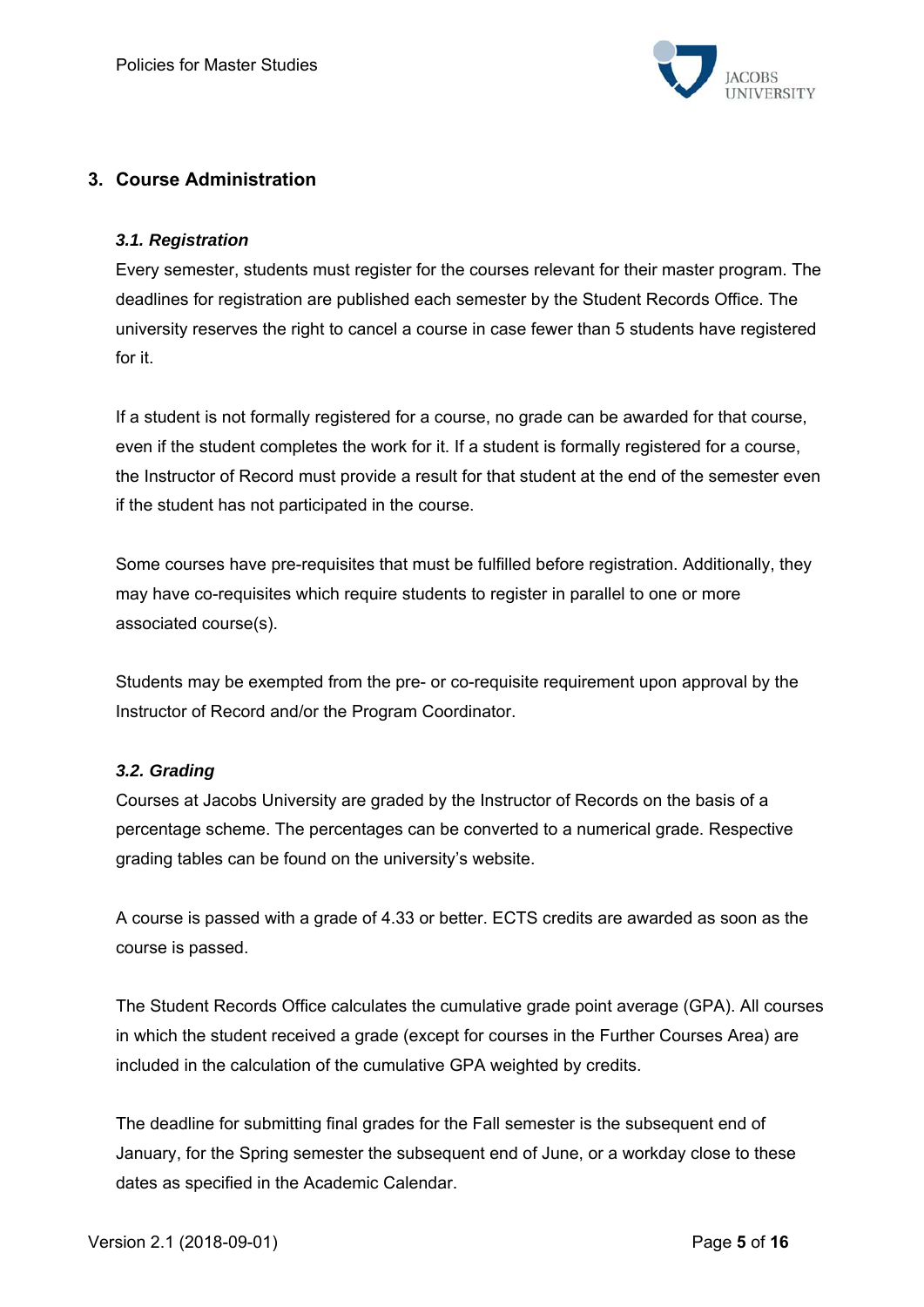

## *3.3. Further Courses Area*

In addition to courses that are required for graduation students may register for further courses. Credits obtained in these courses do not count towards the credits needed for graduation and are not included in the calculation of the cumulative GPA, but appear on the transcript. In case that students complete more courses within a module or more modules than the number of courses/modules which is required for graduation, the additional courses/modules may be moved to the Further Courses Area.

## *3.4. Drop/Add*

During a period of two weeks after the beginning of classes, students have the opportunity to change their study plan by dropping and/or adding courses. The drop/add deadline is published each semester in the Academic Calendar.

Under special circumstances, courses can be dropped or added after the official drop/add deadline. A course can only be late dropped or added before the end of classes. The Student Records Office is responsible for the final decision on late drops and adds after consulting with the Instructor of Record for the course and the student's Academic Advisor.

## *3.5. Pass Option*

Students may request, upon consultation with the Academic Advisor, for the grade of one passed course to be excluded from the calculation of the GPA and to be replaced by a 'P' (for pass) on the transcript under the following conditions and limitations:

- No more than one Pass Option may be applied during the entire graduate degree program.
- The Pass Option may not be applied on a failed course or on the Master's thesis.
- The Pass Option can be applied at any point before graduation, but for all internal grade-based evaluations the actual grade in the course will be considered.
- Once applied, the Pass Option cannot be reverted into a grade or reassigned to a different course.
- If a student retakes a course formerly designated as pass in a subsequent semester, the title of the course and the grade of the retake appear on the transcript. The grade is counted towards the GPA. It is not possible to use the pass option of this course for any other course.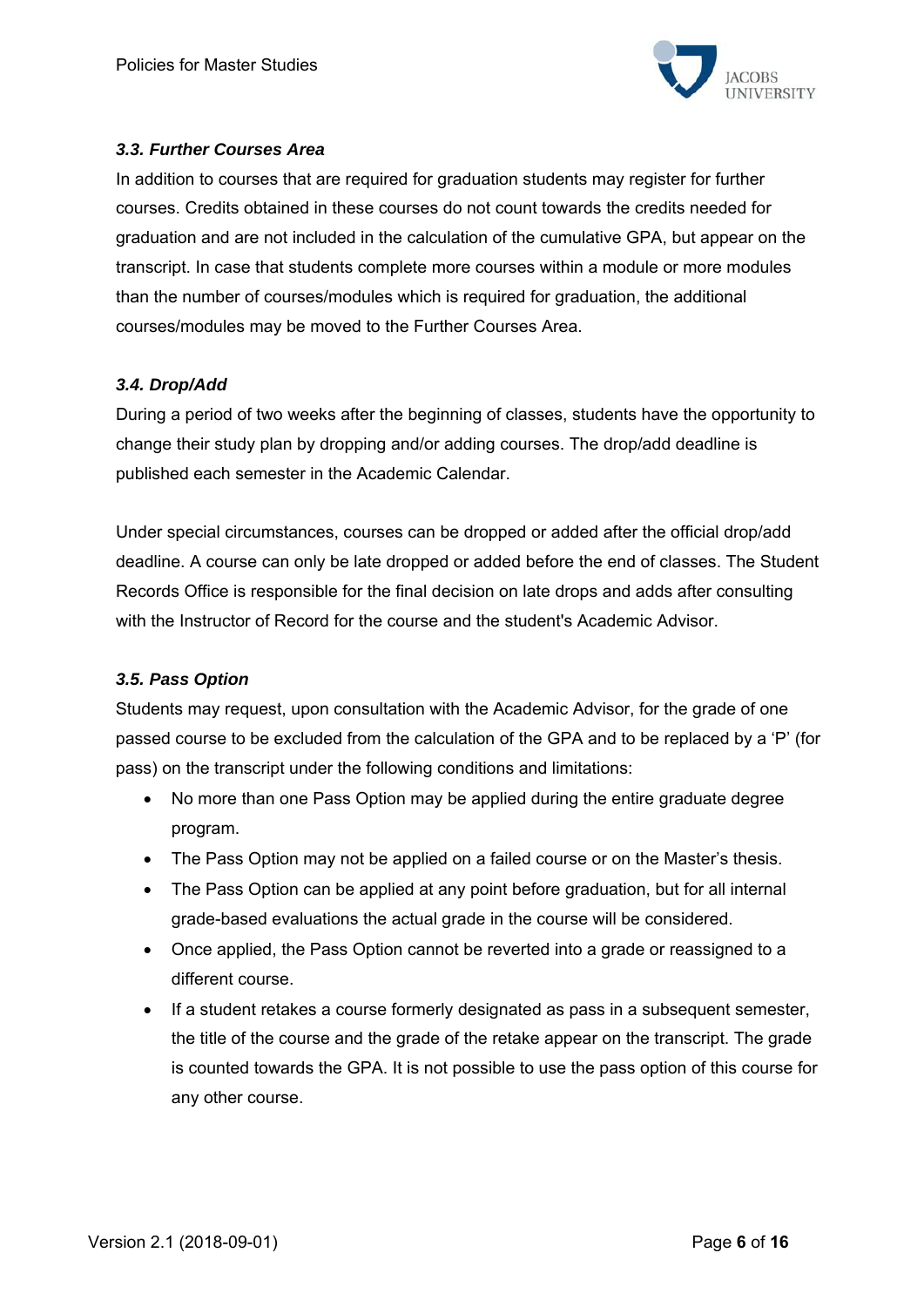

## *3.6. Failed Courses and Reassessment Option*

If a student has failed a course, he/she may opt to have the course reassessed. In addition, students may choose to have one passed course reassessed in order to improve the grade. The following conditions apply:

- It is at the discretion of the Instructor of Records to specify whether the student may take a make-up exam in order to have the final exam reassessed or whether the student must retake the entire course.
- In case that the student may take a make-up exam, the student must inform the Student Records Office that he/she opts to have the result of the final examination reassessed no later than 10 working days after the publication of the final course grade. The request is binding and cannot be revoked.
- The Instructor of Records decides on the appropriate format and length of the reassessment of the final exam and schedules it. Students must inform themselves about all reassessment formalities.
- If a student is required to retake the entire course, he/she must inform the Student Records Office no later than by the end of the drop/add period of the semester in which he/she intends to retake the course. The Student Records Office will register the student for the course and the student must attend all classes and participate in all exams.
- Only one reassessment option for a course which has been passed is available during the entire graduate degree program.
- The reassessment option may not be applied to the Master's thesis.
- The grade of the reassessment will appear on the transcript.
- Courses are definitively failed after three unsuccessful attempts at passing them (one initial attempt and two reassessments).

## *3.7. Incomplete Course Work*

Students may request in unusual circumstances a temporary incomplete grade for any course for which they are currently registered, indicated by an "I" on the initial grade report. An "I" will be assigned only in cases where a student receives permission from the Instructor of Record to turn in coursework after the end of the semester. The Instructor of Record must communicate a grade penalty for late submission if applicable.

The student must fulfill the missing requirements within the Deadline for Submitting Incomplete Coursework published in the Academic Calendar, whereupon the Instructor of Record will convert the "I" to a grade.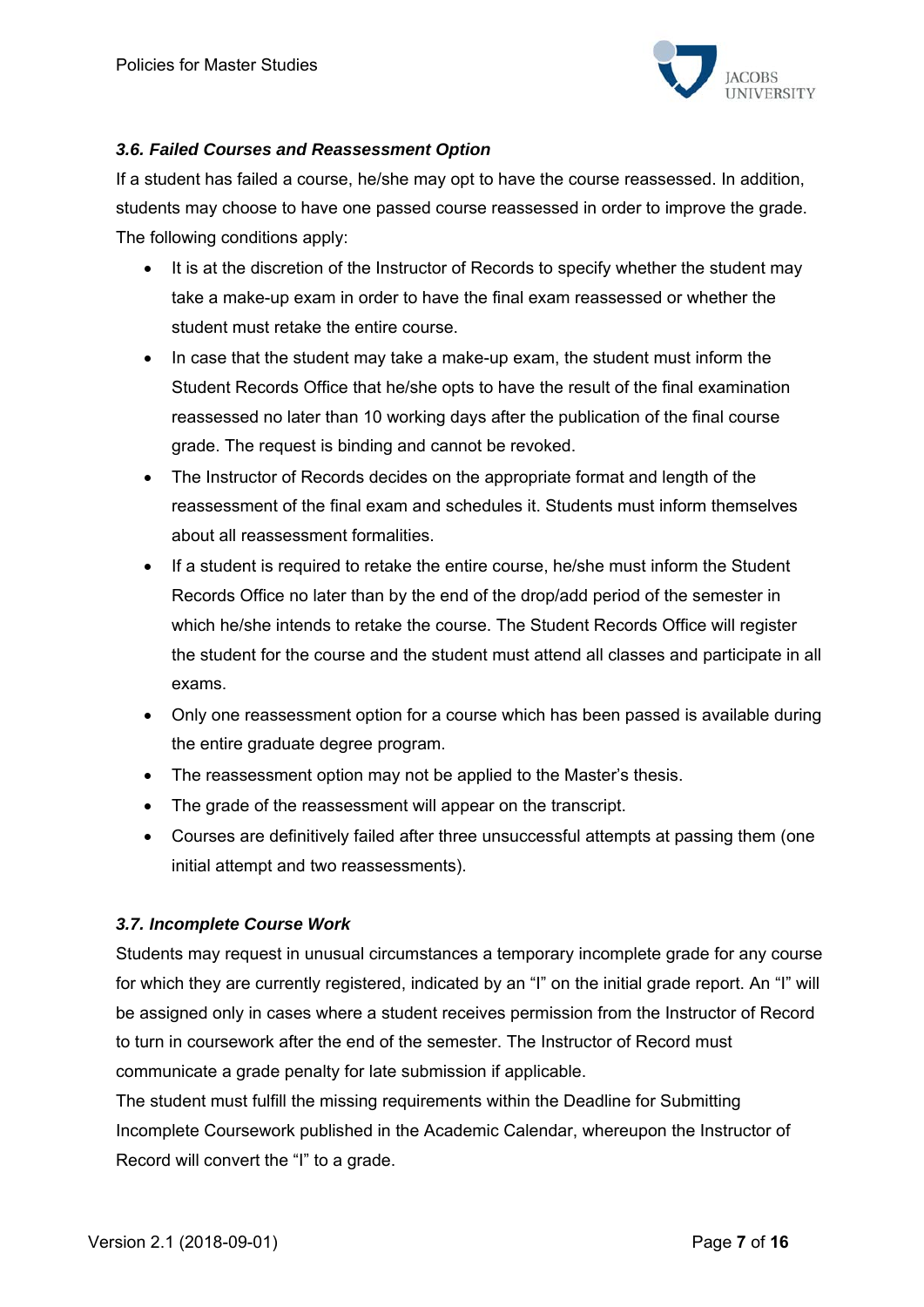

If the missing requirement is not fulfilled by the deadline, the Instructor will assign the lowest possible grade for this grading component and issue the grade for the course accordingly. An incomplete "I" will also be assigned if a student is officially excused for a grading component. In this case no grade penalty will be imposed. The modalities for completion of the course in these cases is regulated in 3.12 "Excuse from Academic Obligations".

#### *3.8. Audit*

Students may register for courses as auditors. It is at the discretion of the Instructor of Record to allow auditing of the course and specify the requirements for successfully auditing. Audited courses will not be graded, will not receive credits, and will not count toward the degree requirements. These courses will appear on the transcript with the indication that the course was audited.

#### *3.9. Course Syllabi*

Each Course is based on a generic syllabus. This syllabus must be published before the beginning of teaching in any given semester. It contains the topic of the course sessions and specifies, if pertinent, the basic literature to be consulted for these sessions.

The syllabus should also contain specifications of the requirements, the grading details, and the learning outcomes. It is at the discretion of the Instructor of Record to distribute a more detailed syllabus in class.

## *3.10. Examinations*

All grading components contribute according to the predefined scheme to the final grade of the course. Grading components may include: midterm examination, final examination, quizzes, homeworks, written assignments, essay papers, practical skills, project reports, presentations, discussions, oral contributions, active participation and the Master's thesis.

Team projects may be used for all types of examinations. In such cases, the Instructor of Record must clearly indicate the method of determining credit for the participants in the team. Such a method may provide that the contributions of the individual team members be clearly identifiable and therefore gradable.

In general, Instructors of Record proctor examinations in their own courses. In exceptional cases the Student Records Office may organize additional proctors centrally (e.g., for final exams with high numbers of participants). In those cases where the midterm or the final examination is in an oral format minutes of the examination must be taken by a competent person other than the examiner.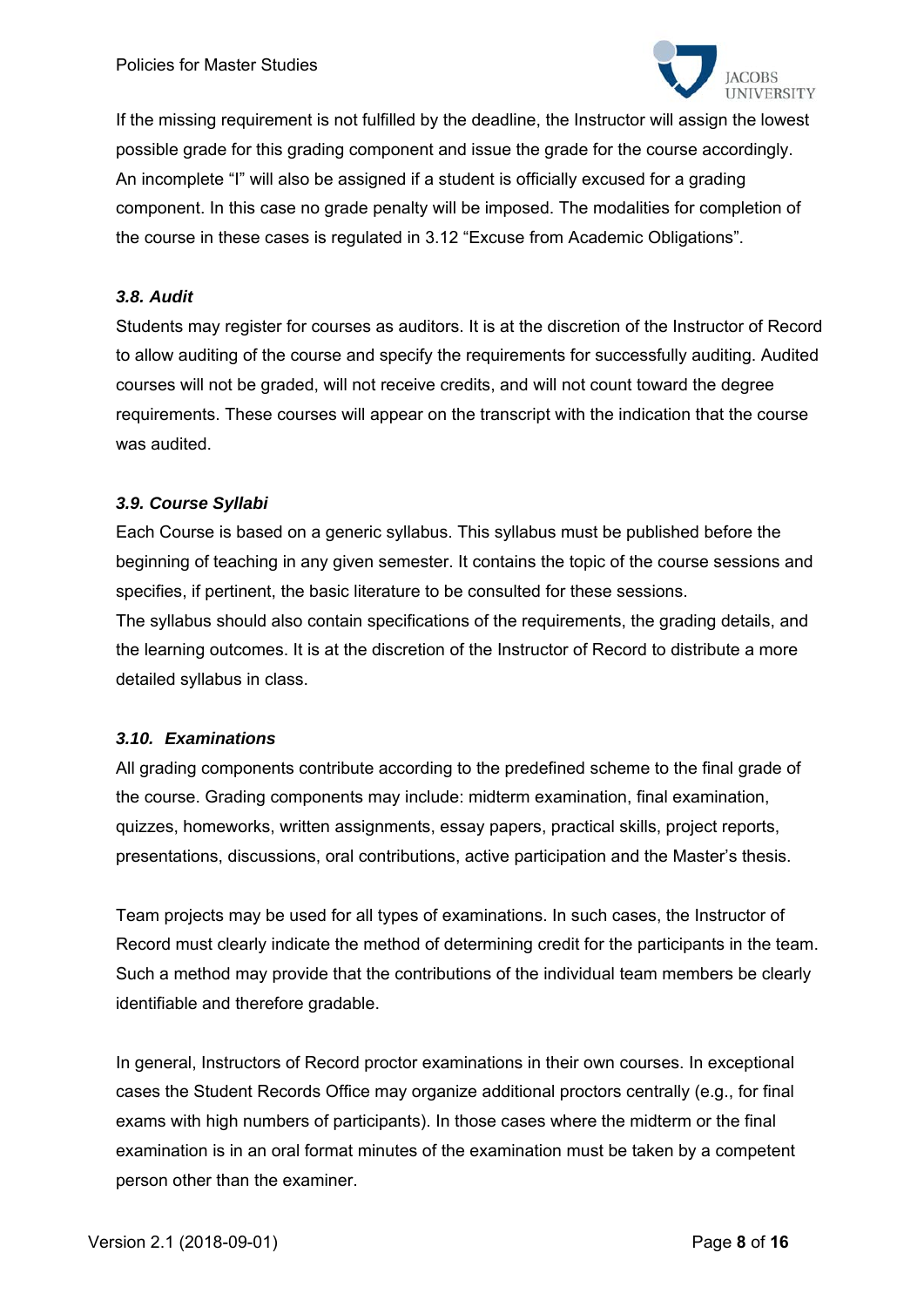

Examination results are published in the integrated campus management system (CampusNet). Students have the right to have access to their examination files upon request.

Midterm examinations are regulated as follows:

- If a student has two exams in one day, he/she may request to re-schedule one exam;
- If a student has four exams in one week, he/she may request to re-schedule one exam;
- The student has to send a request to the respective Instructor of Record regarding rescheduling at least one week in advance.

The student is obliged to provide the respective Instructor of Record with convincing evidence for required re-scheduling.

#### Final Examinations

Finals will be preceded by a period free of class meetings (Reading Days). The scheduling of final examinations is organized centrally by the Student Records Office.

The final exams schedule is published by the Student Records Office. It is designed such that no student is required to take more than two final examinations on any given day. Make-up sessions are scheduled at a mutually agreeable time for student and Instructor of Record – either before or after the regularly scheduled examination time – in order to accommodate students who would otherwise have to take more than two examinations in one day. The student has to make a request to the respective Instructor of Record regarding re-scheduling no later than one week after the schedule is published.

## *3.11. Excuse from Academic Obligations*

Students may be excused officially by the Student Records Office from taking examinations or from attending mandatory class/lab sessions for the following reasons only: Illness or personal emergency: Illness must be documented with a sick certificate issued by a qualified physician. This certificate needs to verify the date and time of the in-person visit occasioned the confirmation that the student is unable to fulfill his/her academic obligation (either attend class/lab or take the examination). The university reserves the right to request a second medical opinion. Other emergencies must be appropriately documented in writing. Sick certificates and documentation for personal emergencies must be submitted to the Student Records Office by the third calendar day from the beginning of illness/of the emergency. Please note that these three days include the first day of the illness/of the emergency. If the third calendar day is a Saturday, Sunday or a public holiday, the deadline is extended to the next working day. If students submit a sick certificate after the deadline, an excuse may be issued, when applicable, only for the submission date and the two calendar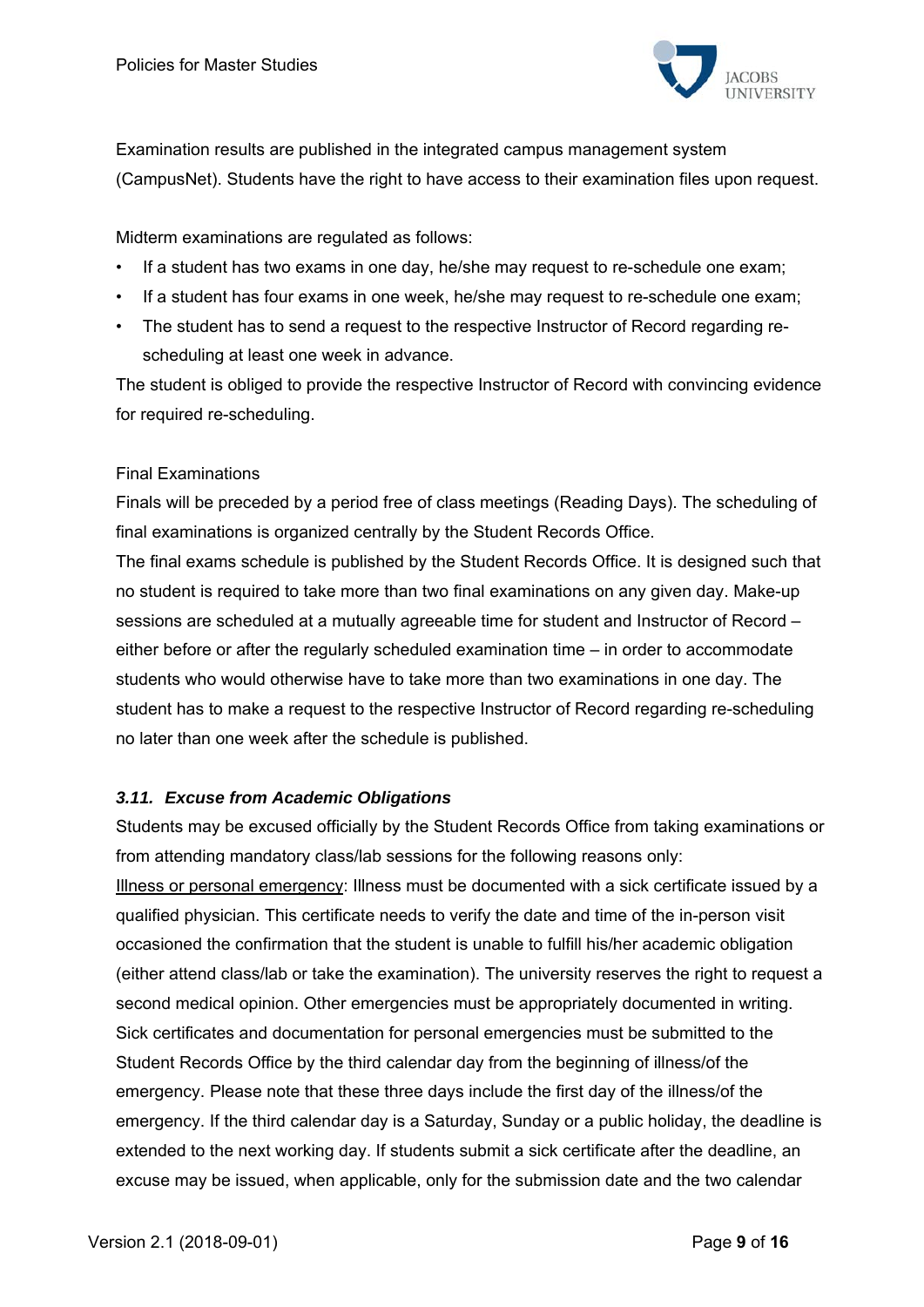

days preceding it. Predated or backdated sick certificates – i.e., when the visit to the physician takes place outside of the documented sickness period – will be accepted provided that the visit to the physician precedes or follows the period of illness by no more than one working day.

Excursion in a mandatory module: Excuses due to excursions in mandatory modules will be sent out by the Student Records Office as early as possible after the drop/add period each semester.

Regardless of the reason for their absence, students must inform the Instructor of Record before the beginning of the examination or class/lab session that they will not be able to attend. The day after the excuse ends, students must contact the Instructor of Record. Students have the right to take one make-up exam within the deadline for students to submit materials for incompletes as published in the Academic Calendar. Failure to do so will lead to a continued incomplete of the module until the missing requirements are fulfilled or definitively failed.

Students who go on an optional excursion or participate in events of importance to the university may ask the Student Records Office to issue a recommendation for an excuse. Requests for recommendations must be made via email well in advance of the event or the class trip. The decision whether to excuse the student rests with the Instructor of Record.

## *3.12. Advanced Placement, Transfer Credits, and Non-Academic Achievements*

Jacobs University awards ECTS credits for Advanced Placement (AP), Course/Module Transfer and Non-Academic Achievements.

## **Advanced Placement Credits**

Advanced Placement (AP) credits may be awarded for academic skills acquired outside of formal university-level coursework. Advanced Placement credit is conditional on a demonstrated level of competence equivalent to a university-level course regularly offered at Jacobs University. Not all Jacobs University courses are eligible for Advanced Placement. Language courses are generally excluded from Advanced Placement.

For more details, students should contact the relevant Instructor of Record and their Program Coordinator. All Advanced Placement applications must be submitted during the student's first semester at Jacobs University. Courses taken once at Jacobs University may not be replaced by Advanced Placement credits. Faculty may request students applying for Advanced Placement to pass a formal written examination, which should be offered during the first two weeks of classes.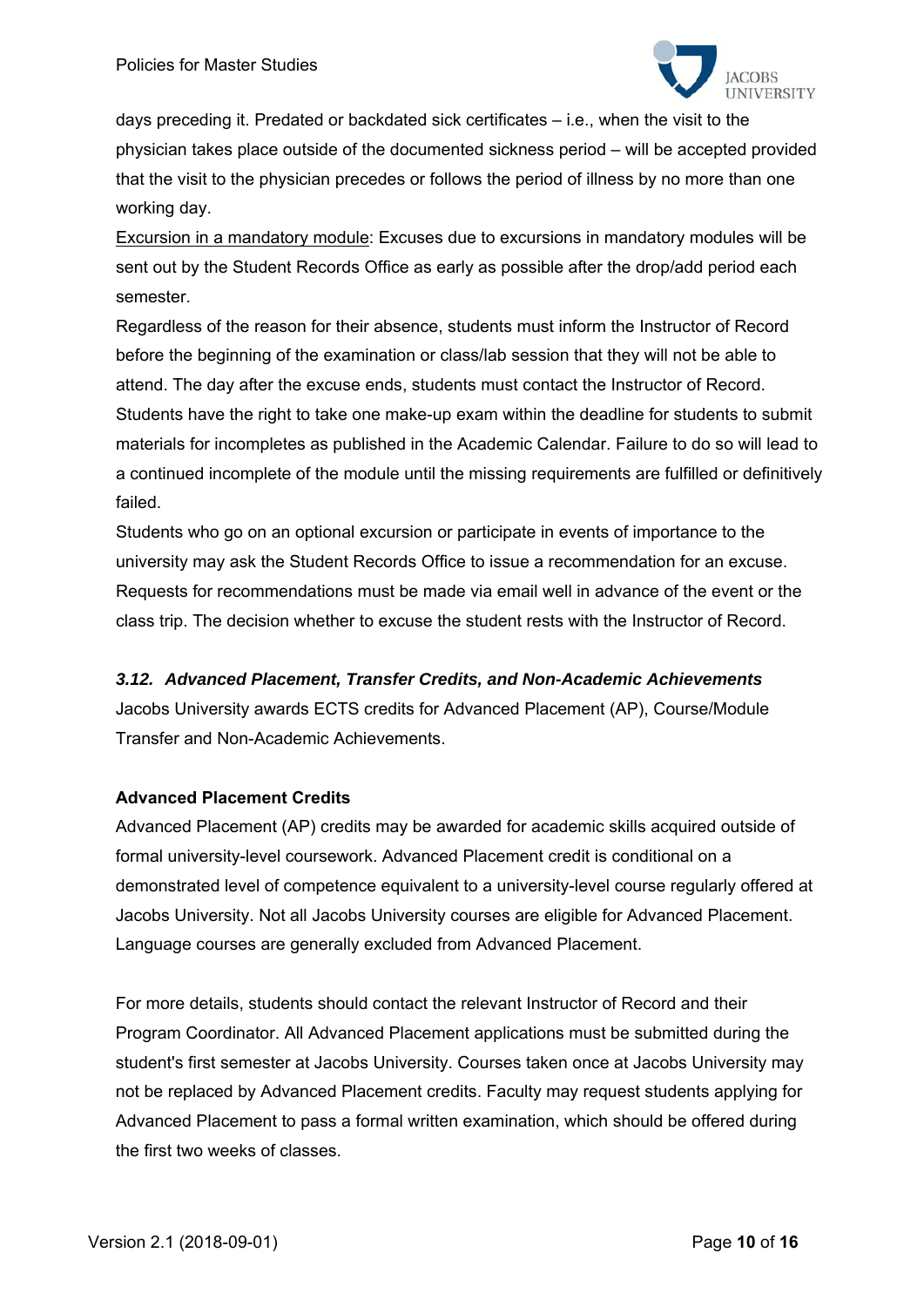

AP credits thus recognized by Jacobs University will be designated on the transcript as being Advanced Placement courses (AP). No grade will be assigned.

## **Transfer Credits**

Transfer credits may be awarded for academic module work completed at another university or institution of higher education (e.g., for transfer students or for study abroad). To apply for the recognition of transfer credits, students must submit the Transfer Credit Form, the module syllabi, and an official transcript indicating the modules taken to the Student Records Office. Upon recommendation of the Faculty from the respective field of study, the Student Records Office rules on the acceptance of transfer credits.

Module work completed at other institutions is eligible for transfer credits at Jacobs University if the qualification to be recognized does not differ significantly in content, intended learning outcomes, scope, academic level or quality from the modules offered at Jacobs University. A refusal to transfer credits must be reasoned by Jacobs University. Language modules in the languages taught at Jacobs University are accepted if taken at other universities or at our partner institutes. Credits acquired for languages other than those offered at Jacobs University are transferred if issued by a partner university of Jacobs University For module work completed prior to enrollment at Jacobs University, students must apply for recognition of transfer credit points during their first semester at Jacobs University. Students who transfer a significant number of credits may be treated as "Transfer students" and be placed into a higher semester of their study program.

For module work completed elsewhere while being enrolled at Jacobs University (i.e., during the semester breaks or study abroad), students must apply for recognition of transfer credit within one semester after the achievement.

#### **Non-Academic Achievements**

Knowledge and skills acquired outside of the higher education system shall be accounted for up to half of the credits provided for the courses/modules offered, provided that the acquired knowledge and skills are equivalent in content and level to the courses/modules they are intended to replace. Equivalence is given if the content, scope and requirements essentially correspond to those of the intended study program at Jacobs University, to which the credits are to be applied. Students must apply for the recognition of Non-Academic Achievements during their first year of study.

#### *3.13. Language Courses*

Students can register for language courses. Program-specific regulations are defined in the respective program handbook. Participants must take a placement test before registering for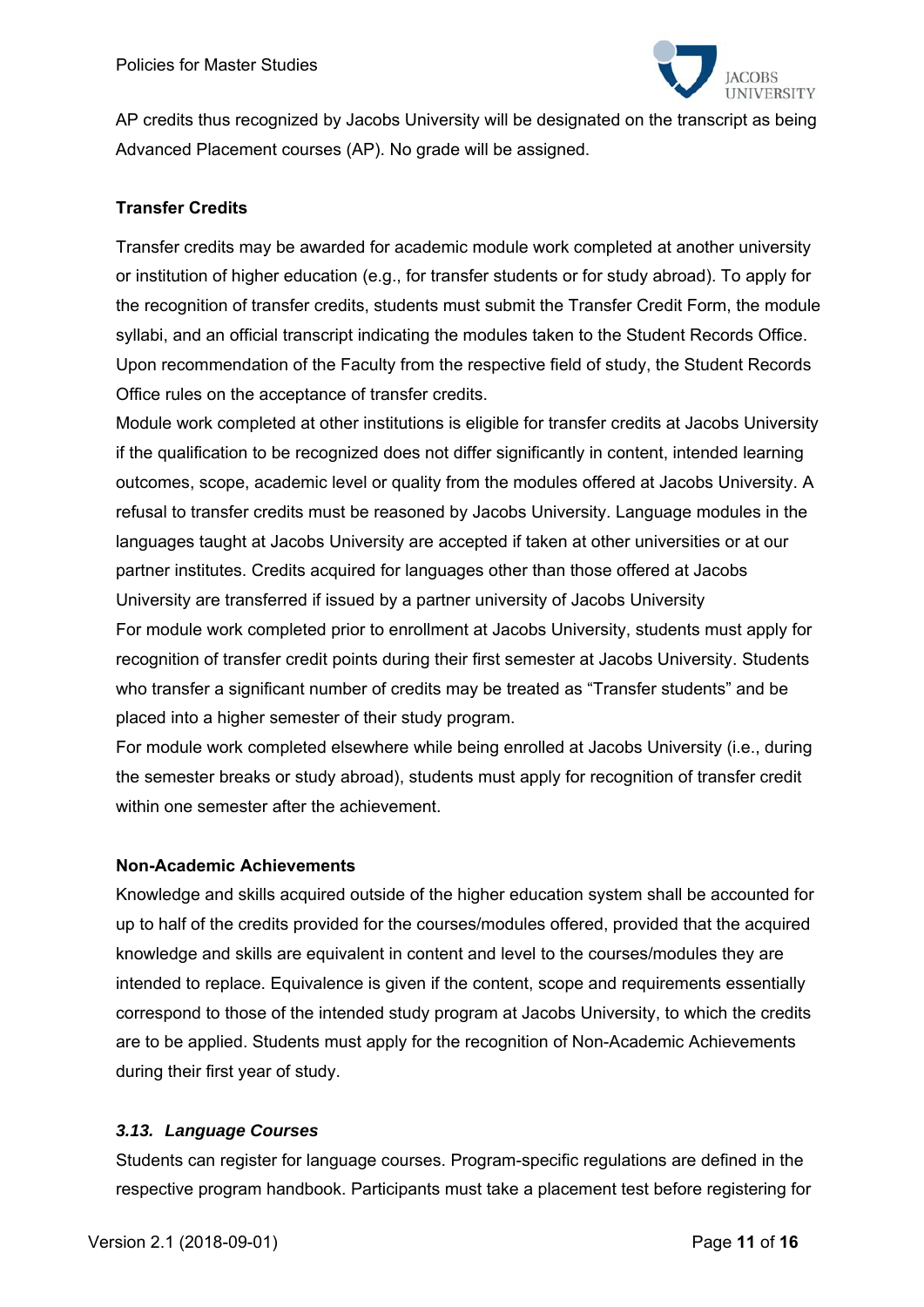

the appropriate language level. Students can, at their own risk, take language courses half a level higher than the one in which they have been placed according to the placement test.

## **4. Graduation Requirements**

#### *4.1. Credit Points*

Graduation in a two years academic master program requires at least 120 ECTS credit points. Programs with a shorter standard study period may define differing ECTS credits point requirements in the respective program handbook.

#### *4.2. Course Work*

In order to graduate, students have to successfully complete all modules, courses and other components as specified in the respective program handbook.

#### *4.3. Master's Thesis*

In order to graduate, students have to submit a master's thesis of 20-30 ECTS credit points. The thesis is written under the guidance of a faculty member (thesis supervisor).

The cover page of the master's thesis needs to show the title, the university's name, the month and year of submission, the name of the student and the names of the reviewers. Furthermore, the thesis needs to contain a declaration signed by the student that the thesis is independent work that has not been submitted elsewhere. The thesis is submitted to the Students Records Office and is checked for plagiarism.

The master's thesis is graded by the thesis supervisor and a second reviewer. As a rule, the second reviewer must be a Jacobs University faculty member or an external expert holding a PhD degree.

The master's thesis is graded according to the Jacobs University grading scheme (see section 4.9). Each reviewer must submit the completed "Master's Thesis Evaluation" form to the Student Records Office within four weeks after receiving the thesis. The grades of all reviewers are averaged. If the average grade is not a Jacobs University grade, the reviewers must agree upon a grade that is a Jacobs University grade.

If the thesis is not passed, the reviewers decide whether the student is granted the right to resubmit within 3 months.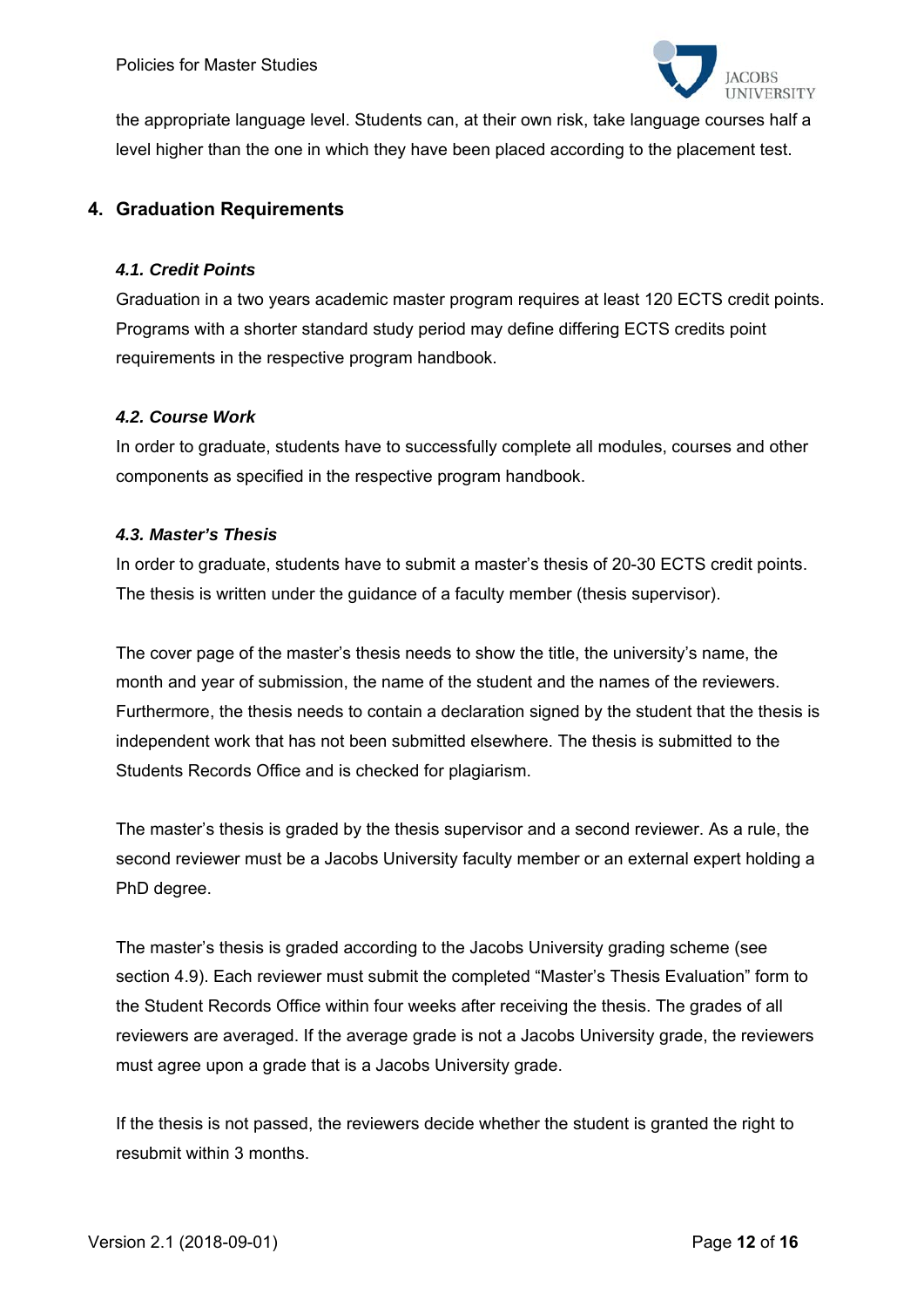

Students must submit the Master's thesis until their last day of enrollment. If they cannot complete their thesis within the last semester of enrollment, they must apply for an extension of studies (see Admission and Enrollment Policy Paragraph 4) in order to stay enrolled for another semester.

## *4.4. Final Documents*

Upon graduation and after completing the formal checkout, every student will receive the following final documents:

- Diploma: The diploma states the name and birth date of the degree holder, the degree and program, and the date of the conferral of the degree. The diploma carries the seal of Jacobs University and is signed by the President of the university and the Dean responsible for graduate studies.
- Diploma supplement: The diploma supplement conforms to the guidelines of the Kultusministerkonferenz (KMK) and provides more detailed information about the university and the specific program of study. It also includes the final GPA, the date of the conferral of the degree and, if applicable, further special achievements.
- Final transcript: The final transcript lists all modules a student has taken at Jacobs University, including the grades of the individual courses. It also lists the semester GPA for each semester of study, the cumulative GPA for the entire study, the Master's thesis title, the date of the conferral of the degree and, if applicable, further special achievements. The transcript is signed by a staff member of the Student Records Office and carries the seal of the University.

# **5. Administrative Details**

## *5.1. Committee on Examinations and Standing*

The Committee on Examinations and Standing is an academic body that decides on official appeals by students in matters such as academic examinations, extension of studies, reenrollment (see Admission and Enrollment Policy Paragraph 3), as well as other complaints regarding examinations or academic standing that could not be solved otherwise. The committee is an independent appeals board which acts according to the policies of the university. It is a non-public body. Its decisions are binding. The committee consists of the following members with voting rights (which may be replaced by substitutes):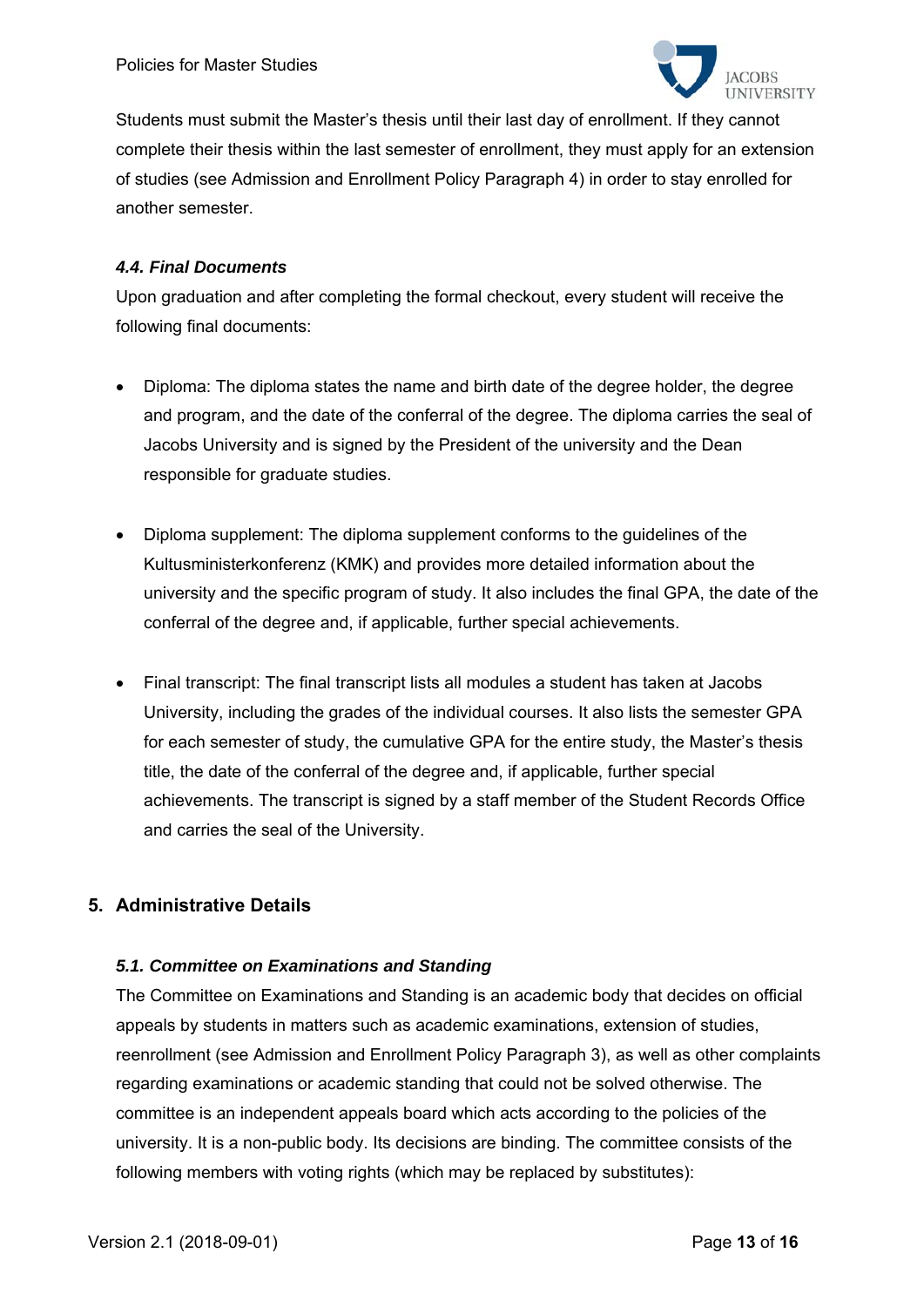

- one Dean for undergraduate education
- one Dean for graduate education
- one faculty member from the focus area Health
- one faculty member from the focus area Mobility
- one faculty member from the focus area Diversity
- one research associate
- one undergraduate student
- one graduate student

#### *5.2. Graduation Ceremony*

A student who wants to receive his/her diploma during graduation ceremony must submit his/her master's thesis at least two weeks before the ceremony. The reviewers must provide the master's thesis evaluation form at least 24 hours before the beginning of the graduation ceremony to the Student Records Office.

Students who want to participate in the graduation ceremony before having completed all graduation requirements do a so-called "walkthrough". In order to be eligible for a walkthrough, students must provide written confirmations of their thesis supervisor and/or the respective Instructor(s) of Record that they are expected to finish all graduation requirements by no later than August 31 of that academic year. As a rule, the confirmations must be submitted to the Student Records Office at least two weeks before the graduation ceremony.

#### *5.3. Students with Special Needs*

The rules and provisions of the "General Act on Equal Treatment" (Allgemeines Gleichbehandlungsgesetz - AGG) apply. Students with special needs should be able to complete their studies and examinations under conditions equivalent to those of any other student. To this end, as far as possible all study- and examination-related offers are designed to be barrier-free. Students with special needs are entitled to special arrangements during their studies, during study organization and design as well as during examinations. In particular, consideration must be given to study- and examination-related effects, e.g., the need for special aid or assistance, and the provision of study and examination conditions in a form other than the intended organization. The academic requirements for study- and examinations achievements will not be affected. Students with special needs may apply for individual arrangements prior to any examination at the Student Records Office using the corresponding form. If candidates can document, that they are not able to take an examination wholly or partially in the offered form because of continued or permanent illness or disability, special arrangements are provided for. These may include a prolongation of the